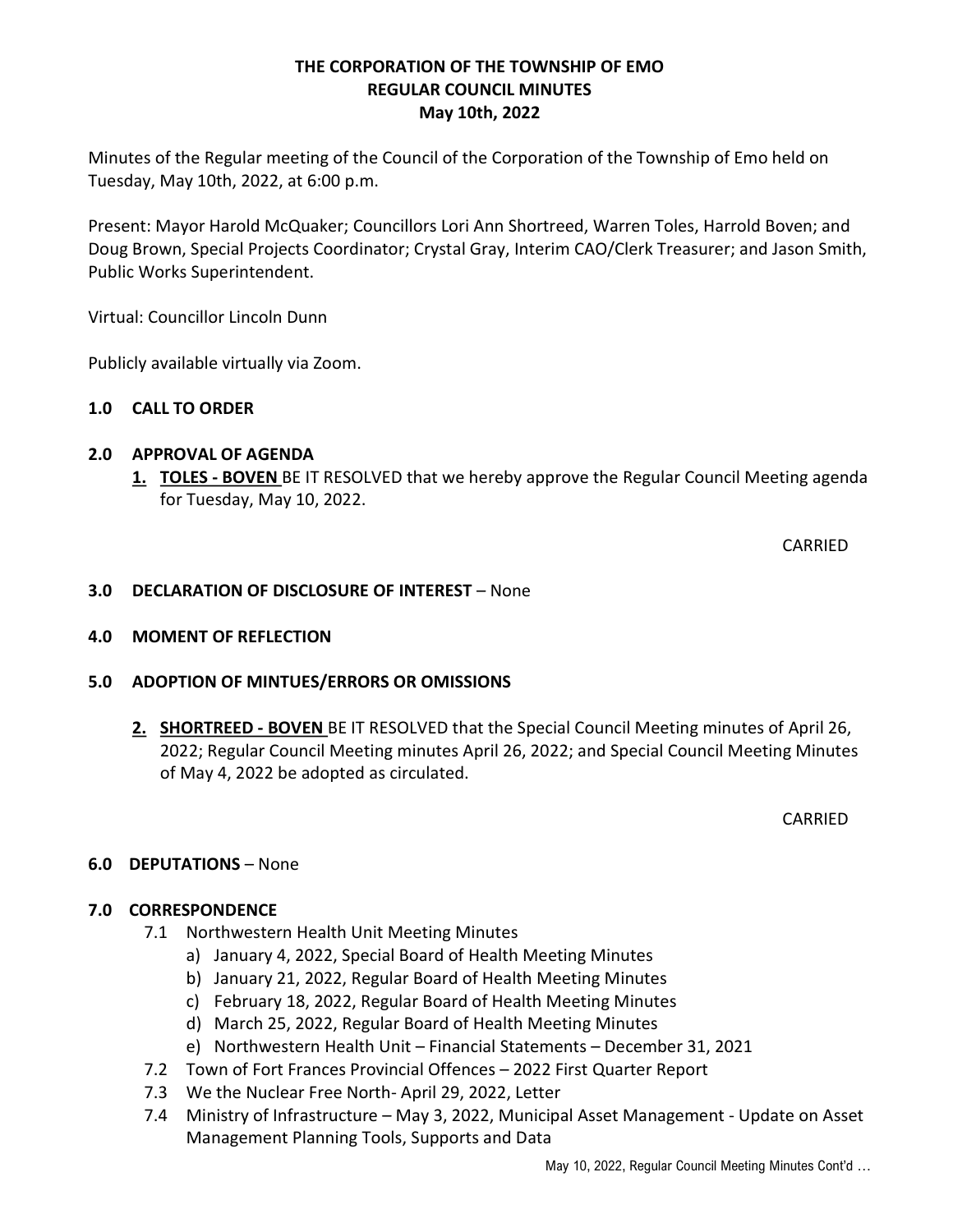- 7.5 Ministry of the Environment, Conservation and Parks April 26, 2022, Update regarding the expiry of Emergency Orders continued under the Reopening Ontario Act
- 7.6 OMAFRA Understanding Court of Revision Procedures Under the Drainage Act February 2010
- 7.7 NOMA Press Release Gwayakocchigenwin Ltd Partnership and Hydro One enter into an agreement to advance the Waasigan Transmission Line Project.
- 7.8 NOMA Board Meeting Summary Report for April 27, 2022
- 7.9 OMPF 2022 Second Quarter Payment Notice
- 7.10 2022 Northern Ontario Resource Development Support (NORDS) Fund Year 2 Approval
- 7.11 MFOA Provincial Economic and Fiscal Update 2022: Ontario's Plan to Build
- 7.12 Minister of Infrastructure Government of Canada and Ontario invest to bring high-speed internet to rural and First Nation communities

# 8.0 MOTIONS/STAFF REPORTS

3. BOVEN – SHORTREED BE IT RESOLVED that we hereby accept April 2022 Building Statistics Report and Report dated May 3, 2022, Rick Hallam, CBO entitled Valuation of Residential Construction and Building Permit Fees.

**CARRIED** 

4. DEFEATED BE IT RESOLVED that Council approve and adopt the USER FEE Rates recommended by Rick Hallam, CBO.

| <b>COMPONENT</b>              | PROPOSED NEW VALUE |                                  |
|-------------------------------|--------------------|----------------------------------|
| Main Floor                    | \$300/Sq Foot      |                                  |
| Second Floor                  | \$150/Sq Foot      |                                  |
| <b>Finished Basement Area</b> | \$75/Sq Foot       |                                  |
| <b>Attached Garage</b>        | \$75/Sq Foot       |                                  |
| <b>Covered Deck Area</b>      | \$75/Sq Foot       |                                  |
| Open Deck Area                | \$40/Sq Foot       |                                  |
| Detached Accessory Building   | \$60/Sq Foot       |                                  |
|                               |                    | DEFEATED (Wording to be revised) |

5. TOLES - BOVEN BE IT RESOLVED that we hereby accept Report DC-2022/03 from Faye Flatt, Deputy Clerk, Municipal Returning Officer entitled Municipal Elections – Use of Corporate Resources.

 AND WHEREAS By-Law 2018-11, Being a by-law to establish Use of Corporate Resources for Election Purposes Policy remains in effect and meets the current requirements for the 2022 Municipal Election as the rules and procedures for the use of municipal resources for the upcoming election in October.

**CARRRIED**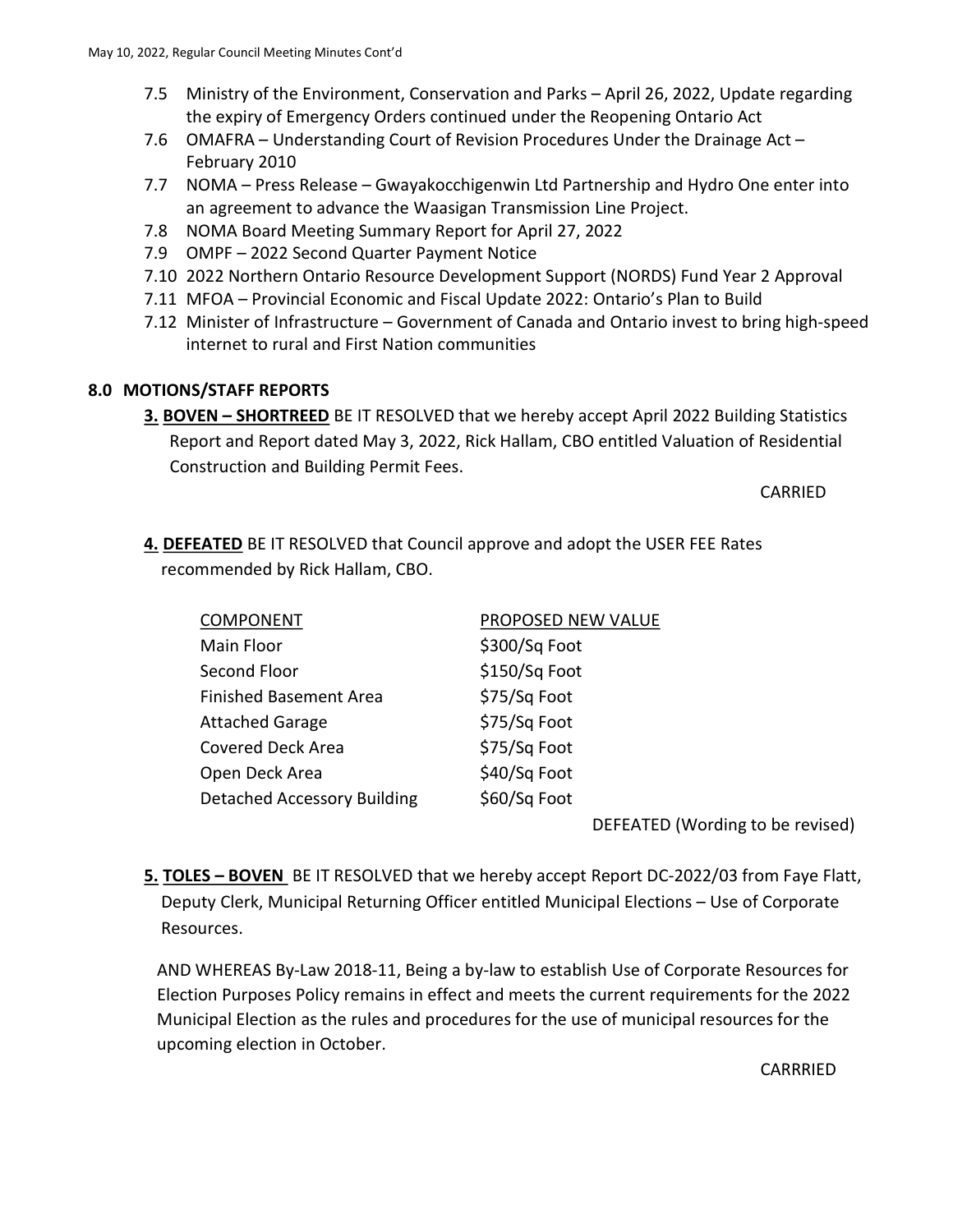6. TOLES – SHORTREED BE IT RESOLVED that we hereby accept May 5, 2022, Public Works Report from Jason Smith, Public Works Superintendent. That Council accepts the recommendation to accept and approve the Tender No. 2022-OF-06 attached regarding the Emo LaVallee Community Centre upgrades in flooring. Township of Emo tendered jointly with the Town of Fort Frances for the supply and installation of new sport flooring.

The successful tender was Caliber Sports System Inc. in the amount of \$106,809.60 (\$94,521.77+HST). This is under the budgeted cost.

CARRIED

 7. DUNN - SHORTREED BE IT REOLVED that we hereby accept Crystal Gray, Interim CAO/Clerk Treasurer May 5, 2022, report to Council.

CARRIED

8. DUNN - TOLES BE IT RESOLVED that we hereby accept Tyrell Griffith, Fire Chief Report May 5, 2022, and the recommendation to change the Air-Fill USER FEE Rates.

 Air-Tank Fills \$15.00 per cylinder

To remove the reduced rate fee if another municipality fills them themselves.

CARRIED

9. BOVEN – SHORTREED BE IT RESOLVED that the Financial Statements be accepted, and the following accounts be approved and paid:

|  | General                                                          |                       |                  |
|--|------------------------------------------------------------------|-----------------------|------------------|
|  | <b>GENERAL</b>                                                   | $(27, 766 - 27, 806)$ | \$<br>120,864.45 |
|  | <b>EFT</b>                                                       | Payrun 3180           | \$<br>20,944.66  |
|  | <b>EFT</b>                                                       | Payrun 3180 VOID      | (807.37)         |
|  | <b>Total General Payments</b>                                    |                       | 141,001.74       |
|  | <b>Arena</b>                                                     |                       |                  |
|  | <b>ARENA</b>                                                     | $(13, 387 - 13, 390)$ | \$<br>208.88     |
|  | <b>EFT</b>                                                       | Payrun 3178           | 3,022.94         |
|  | <b>Total Arena Payments</b>                                      |                       | 3,231.82         |
|  | Recreation                                                       |                       |                  |
|  | <b>RECREATION</b><br>(4,886)<br><b>Total Recreation Payments</b> |                       | 195.00           |
|  |                                                                  |                       | 195.00           |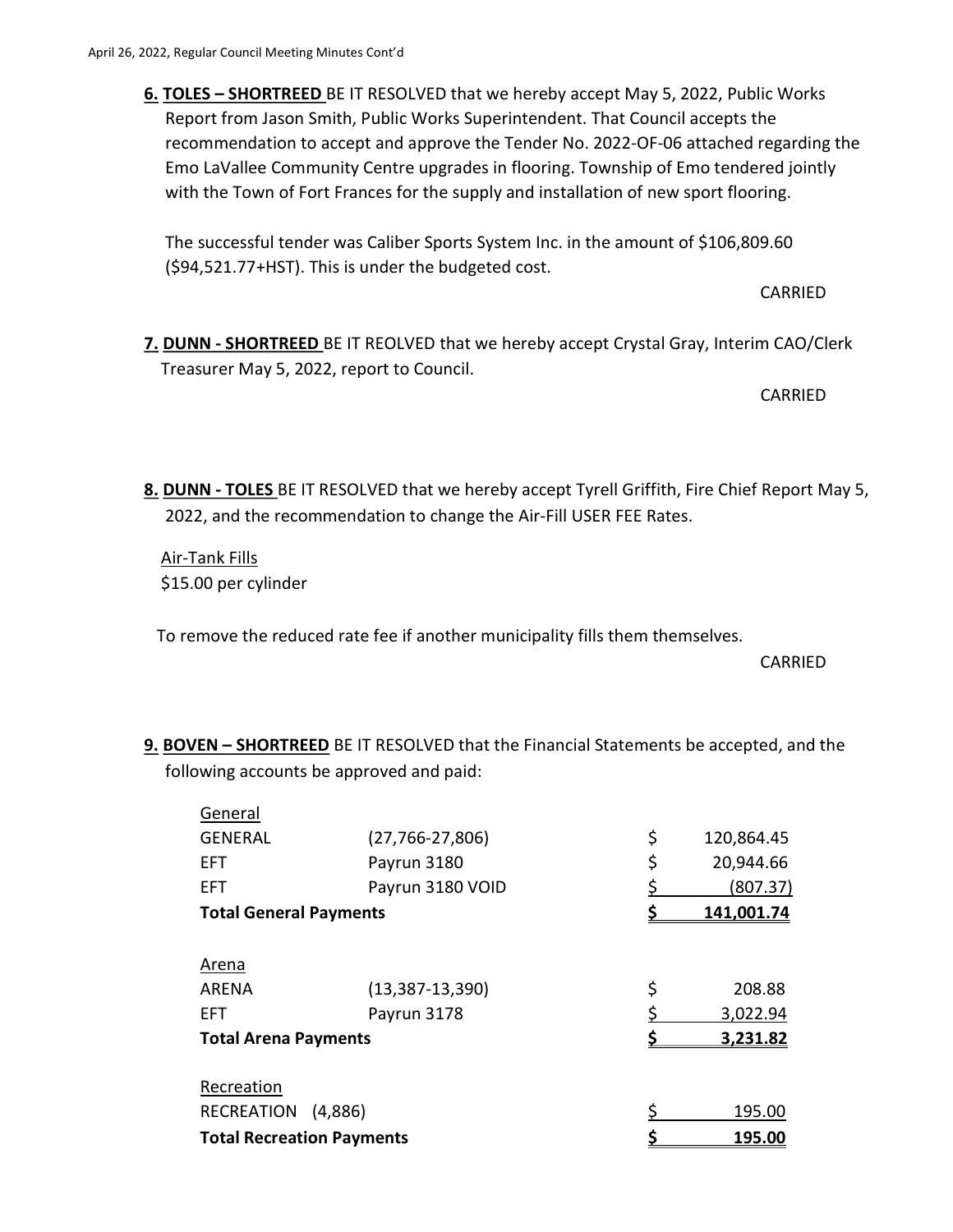| <b>Total EarlyON Centre Payments</b> |                 | 2,141.85 |
|--------------------------------------|-----------------|----------|
| FFT                                  | Payrun 3179     | 1,925.95 |
| ETL                                  | $(5,938-5,940)$ | 215.90   |
| EarlyON Centre                       |                 |          |

CARRIED

### 9.0 COMMITTEE UPDATES

- 9.1 Council reviewed the April 21, 2022, Emo-La Vallee Community Centre Board Meeting Minutes.
- 9.2 Council reviewed the Rainy River District Social Services Board 2022 Approved Levy.
- 9.3 Council reviewed the Rainy River District Social Services Board 2022 AGM Notice for May 19, 2022.
- 10. SHORTREED BOVEN BE IT RESOLVED that Council approve the following Council & Staff to attend the Rainy River District Social Services Administration Board 2022 Annual General Meeting on May 19, 2022, at La Place Rendez Vous.
	- \* Lori Ann Shortreed
	- \* Crystal Gray

CARRIED

9.4 Council reviewed the RRDMA General Meeting Notice for May 18, 2022, 7:00 p.m. at the Emo LaVallee Community Centre.

# 10.0 RESOLUTIONS/BY-LAWS

11. BOVEN – TOLES BE IT RESOLVED that By-Law 2022-13 being a by-law to enter into an Automatic Aid Agreement with Township of Chapple, Township of LaVallee and Rainy River First Nations to provide and/or receive fire protection services be read a first, second, and third time, be finally passed, and signed by Mayor and the Interim CAO/Clerk Treasurer and become law forthwith.

CARRIED